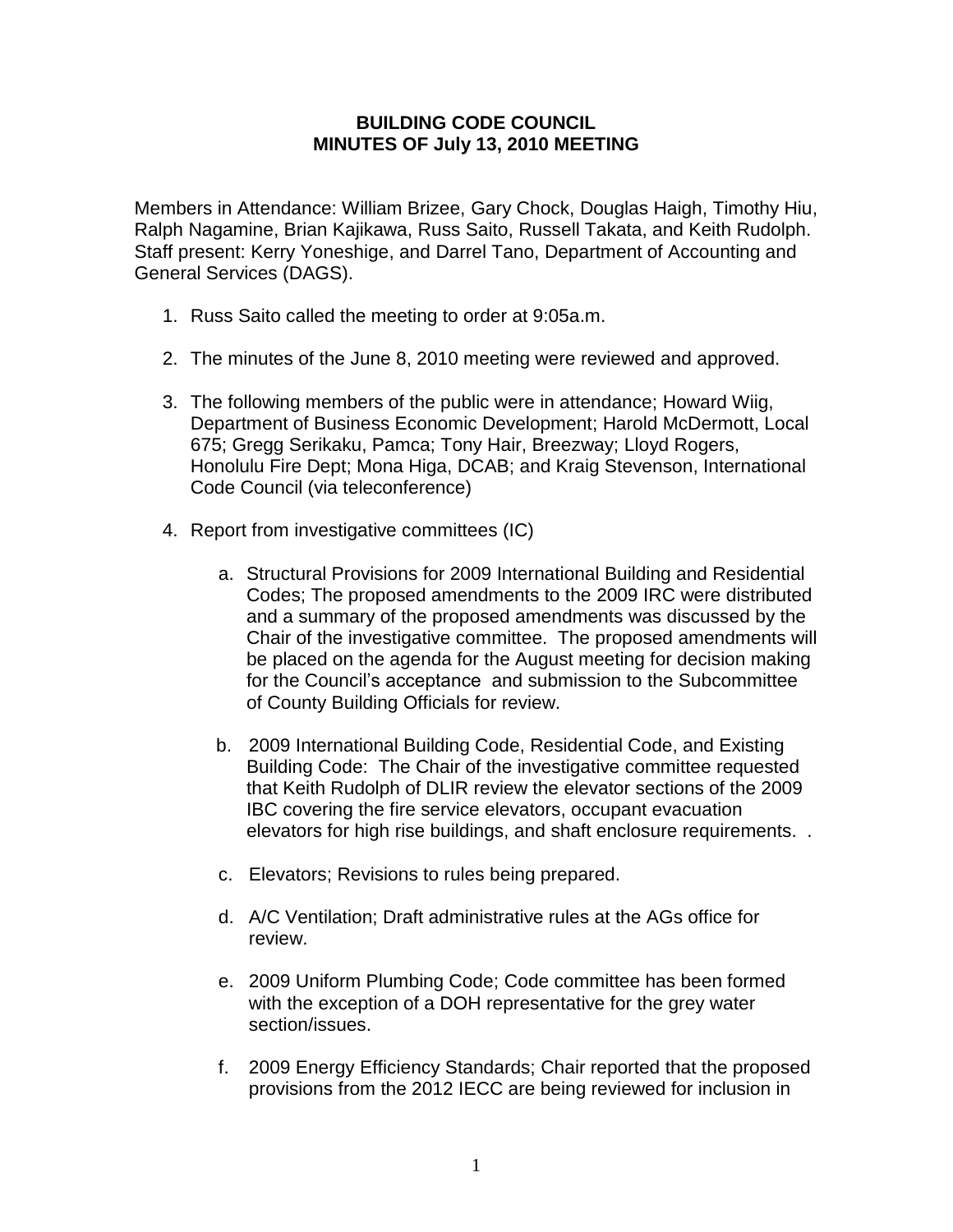the 2009 IECC amendments. The proposed amendments are planned to be finalized at today's committee meeting. The Chair was asked to seek funding to prepare the ramseyer versions of the amendments for the administrative rule making process.

- g. State Fire Code; No update as the State Fire Council has not met since the last Council meeting.
- h. Training on State building codes; Co chair Ralph Nagamine reported that the NFPA had sent over an instructor on the 2008 NEC and also conducted training on the State Fire Code.
- i. Window exemption template; Howard Wiig reported that only one employee from a window manufacturer was unable to open the file. Doug Haigh noted that the template has been placed on the County of Kauai website and has been very useful. Recommendation was also made to rename the committee to the "Fenestration exemption template committee."
- j. Fire sprinkler; committee members requested that the investigative committee be renamed the 2009 IRC fire sprinkler investigative committee which was agreed to. Also Socrates Bratakos was named chair of this committee.
- k. Communication and training; Howard Wiig reported that committee members agreed that communication of new building codes adopted should be done through communication via the various professional organizations Council members are in.
- 5. Adoption of administrative rules
	- a. State Residential Code; The draft amendments are awaiting preliminary approval at the Governor's office to go to public hearing. Kerry Yoneshige also noted that the proposed rules also need approval of the Small Business Regulatory Review Board which he will seek in the next month.
- 6. The proposed amendments to the 2009 IBC were reviewed and a motion was made by Doug Haigh for the acceptance of the proposed amendments by the Council and the submission of them to the Subcommittee of County Building Officials for review and recommendation. William Brizee seconded the motion and the Council voted unanimously for the adoption.
- 7. Seismic Retrofitting of Post and Pier Homes; Gary Chock reported that based on a study that had been done for FEMA, the UH Hilo was engaged